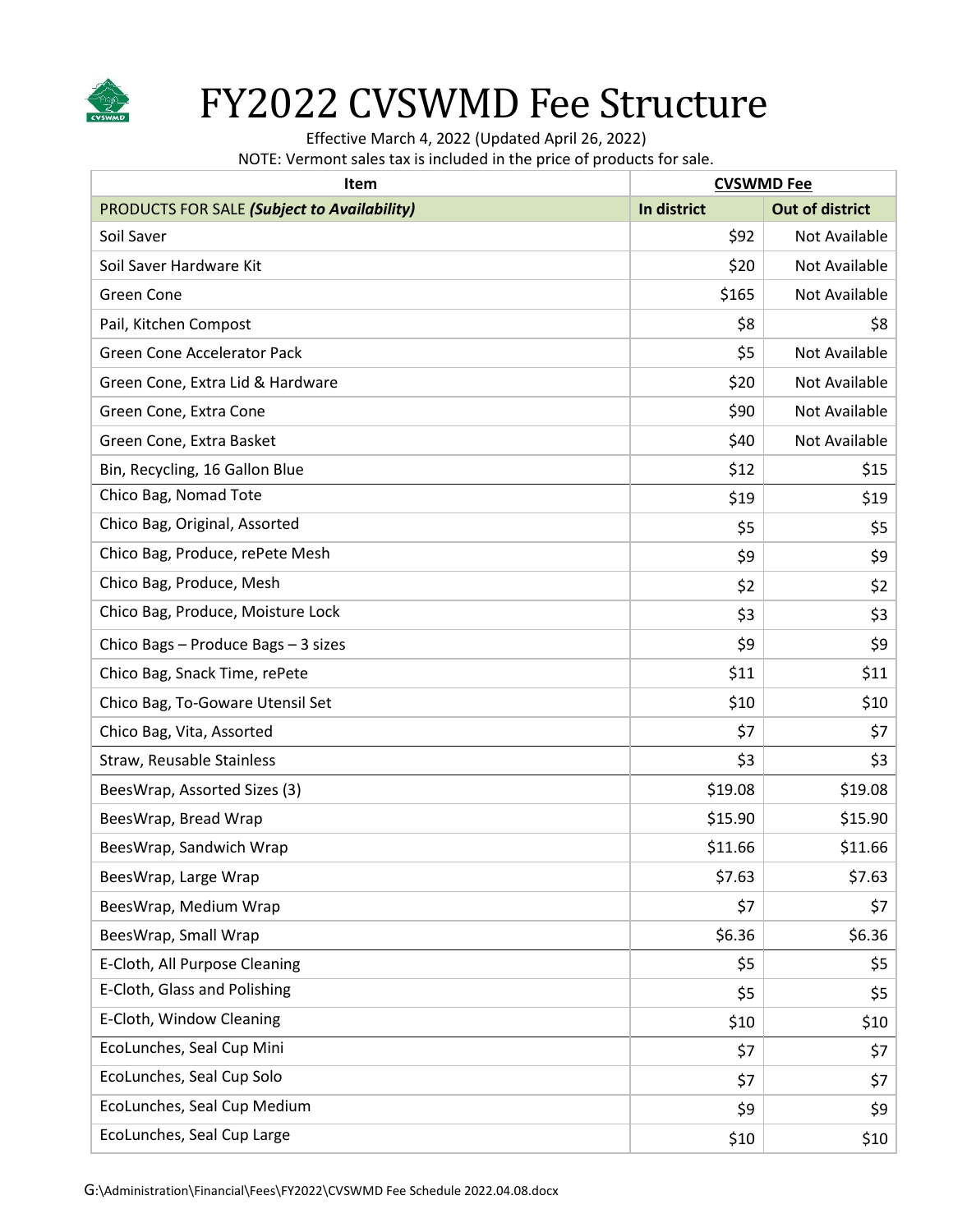| Item                                                                                                                                                   |                                                                          | <b>CVSWMD Fee</b>                                                                                                                                                                                       |      |  |
|--------------------------------------------------------------------------------------------------------------------------------------------------------|--------------------------------------------------------------------------|---------------------------------------------------------------------------------------------------------------------------------------------------------------------------------------------------------|------|--|
| EcoLunches, Seal Cup XL                                                                                                                                |                                                                          | \$15                                                                                                                                                                                                    | \$15 |  |
| EcoLunches, Stackable, Seal Cup 3                                                                                                                      |                                                                          | \$24                                                                                                                                                                                                    | \$24 |  |
| Ecolunches, Splashpod, 6 pack                                                                                                                          |                                                                          | \$9                                                                                                                                                                                                     | \$9  |  |
| ARCC USER FEES & SPECIAL FIELD EVENTS                                                                                                                  |                                                                          |                                                                                                                                                                                                         |      |  |
| <b>ARCC Fee</b>                                                                                                                                        | $$2.50$ – per 5 gallons<br>\$6 - per ½ cubic yard, \$12 - per cubic yard |                                                                                                                                                                                                         |      |  |
| <b>Food Scraps</b>                                                                                                                                     | \$2 for 1-4 gallons<br>\$3.50 per 5 gallons                              |                                                                                                                                                                                                         |      |  |
| Smoke Detector                                                                                                                                         | \$5.00 each                                                              |                                                                                                                                                                                                         |      |  |
| <b>Household Batteries</b>                                                                                                                             | No Charge                                                                |                                                                                                                                                                                                         |      |  |
| Damaged & Swollen Lithium-Ion Battery                                                                                                                  | \$3                                                                      |                                                                                                                                                                                                         |      |  |
| Tires (car and light truck only)                                                                                                                       |                                                                          | \$6 no rim/ \$7 on rim                                                                                                                                                                                  |      |  |
| Tires and tubes, bicycle                                                                                                                               |                                                                          | \$1.25 each                                                                                                                                                                                             |      |  |
| Propane Tanks                                                                                                                                          |                                                                          | 1# tank: \$1 each<br>20-30# tank: \$3.00 each                                                                                                                                                           |      |  |
| <b>Books</b>                                                                                                                                           |                                                                          | \$2.00 per 30# box                                                                                                                                                                                      |      |  |
| CFC Unit (A/C, small refrigerator, dehumidifier, water<br>cooler)                                                                                      |                                                                          | \$20.00 each                                                                                                                                                                                            |      |  |
| Mercury Devices (thermometers, switches, etc.)<br><b>Mercury Thermostats free</b>                                                                      |                                                                          | \$2.00 each                                                                                                                                                                                             |      |  |
| <b>Compact Fluorescent (CLF) Bulbs</b><br>(Any Quantity)                                                                                               |                                                                          | No Charge                                                                                                                                                                                               |      |  |
| Fluorescent Light Bulb, Straight Tube, Utube/Circline, HID<br><b>Bulbs</b><br>Covered Quantities (10 or Less Total)                                    |                                                                          | No Charge                                                                                                                                                                                               |      |  |
| <b>Fluorescent Light Ballasts</b>                                                                                                                      |                                                                          | \$3.00 each                                                                                                                                                                                             |      |  |
| Non-Covered Fluorescent Bulbs (More than 10 Total)                                                                                                     |                                                                          | \$0.13 per foot - Straight Tube<br>\$0.50 each - Utube/Circline                                                                                                                                         |      |  |
| Special Non-Covered Bulbs (More than 10 Total)                                                                                                         |                                                                          | \$1.00 each - Mercury Vapor/ Sodium/ HID<br>$$3.00$ each - UV<br>$$1.00$ each - LED<br>\$2.50 - Shattershield<br>\$.40 each Incandescent                                                                |      |  |
| Non-Covered Electronics: Small, 1-3#                                                                                                                   |                                                                          | \$1.00 each                                                                                                                                                                                             |      |  |
| Non-Covered Electronics, Mid., 3-10#                                                                                                                   |                                                                          | \$3.00 each                                                                                                                                                                                             |      |  |
| Non-Covered Electronics, Large, 10-30#                                                                                                                 |                                                                          | \$5.00 each                                                                                                                                                                                             |      |  |
| Non-Covered Electronics, X-Large, 30-50#                                                                                                               |                                                                          | \$10.00 each                                                                                                                                                                                            |      |  |
| Non-Covered Electronics, Floor model copier/printer and<br>servers, +150#                                                                              |                                                                          | \$75.00                                                                                                                                                                                                 |      |  |
| Non-Covered Electronics, Business E-Waste<br>Businesses with more than 10 employees, applies to<br>quantities greater than 7; first 7 devices are free |                                                                          | \$6.00 computer, monitor or printer<br>\$2.00 each peripheral (mice, keyboard, etc.)<br>\$8.00 television, up to 50"<br>\$30.00 television, more than 50"<br>\$15.00 television, console<br>\$0.33 each |      |  |
| <b>VHS Tapes</b>                                                                                                                                       |                                                                          |                                                                                                                                                                                                         |      |  |

G:\Administration\Financial\Fees\FY2022\CVSWMD Fee Schedule 2022.04.08.docx